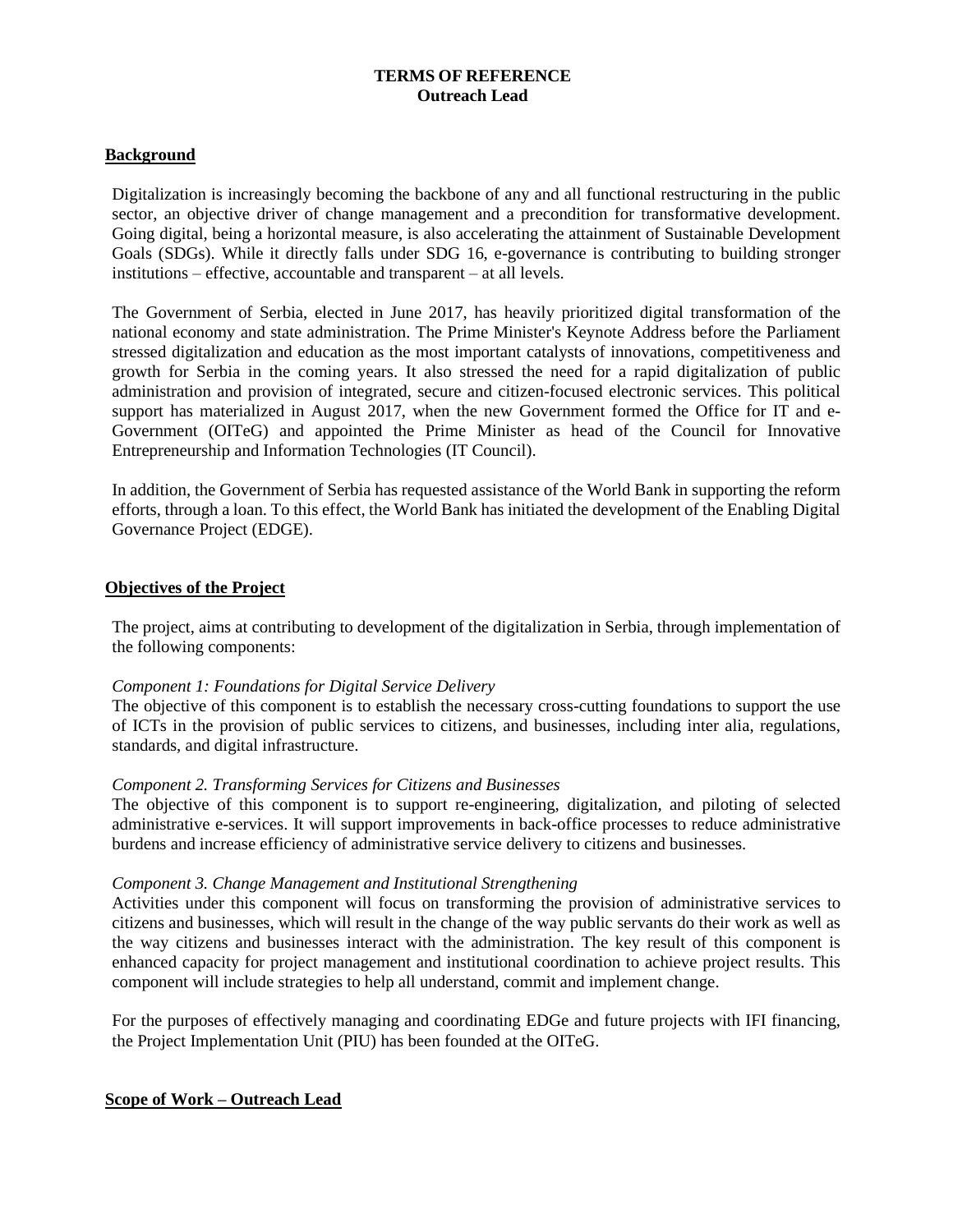# **The scope of work of the Outreach Lead shall include, but not be limited to the following:**

- Identify and classify the stakeholders relevant to the implementation of the Project;
- Support maintaining communication channels between the OITEG and relevant stakeholders within the public administration and GoS;
- Coordinate joint efforts of the identified stakeholders (relevant GoS institutions and other local partners of the OITEG) in supporting implementation of the Project activities;
- Provide support in designing and implementing outreach and information campaigns, on an internal and external level and among governmental institutions;
- Coordinate and monitor the work of consultants and vendors contracted for Change Management and Capacity Building activities within the Project, as well as other activities associated with these contraacts;
- Support organization of Change Management and Capacity Building workshops and other events within the project;
- Support positioning of the OITEG in the context of the latest Public Reform Strategy;
- Ensure proper Project visibility among the GoS institutions;
- Take part in planning and budgeting of outreach activities on the project;
- Perform other outreach -related duties as required by the PIU Project Manager.

### **Reporting requirements**

The Consultant will report to the Project Manager.

### **Profile of the Outreach Lead**

The Outreach Lead should possess:

- At least bachelor's degree (180 ECTS) in economics, business administration, social sciences or other related fields;
- At least 15 years of general work experience.
- At least 3 years of professional experience in working within or for the government/public institutions;
- At least 5 years of professional experience in working on capacity building activities. Provision of capacity building services to government/public employees would be considered as an asset.
- Group facilitation skills are highly desired.
- Experience working on or leading stakeholder engagement on public sector reforms which include government and non-governmental stakeholders.
- Knowledge of government/public institutional setup. Able to conduct letters for intersectoral communication.
- Proficiency in using computers and office software;
- Ability to function within a team, deliver when working under pressure and within changing circumstances;
- Strong writing/reporting and presentation skills;